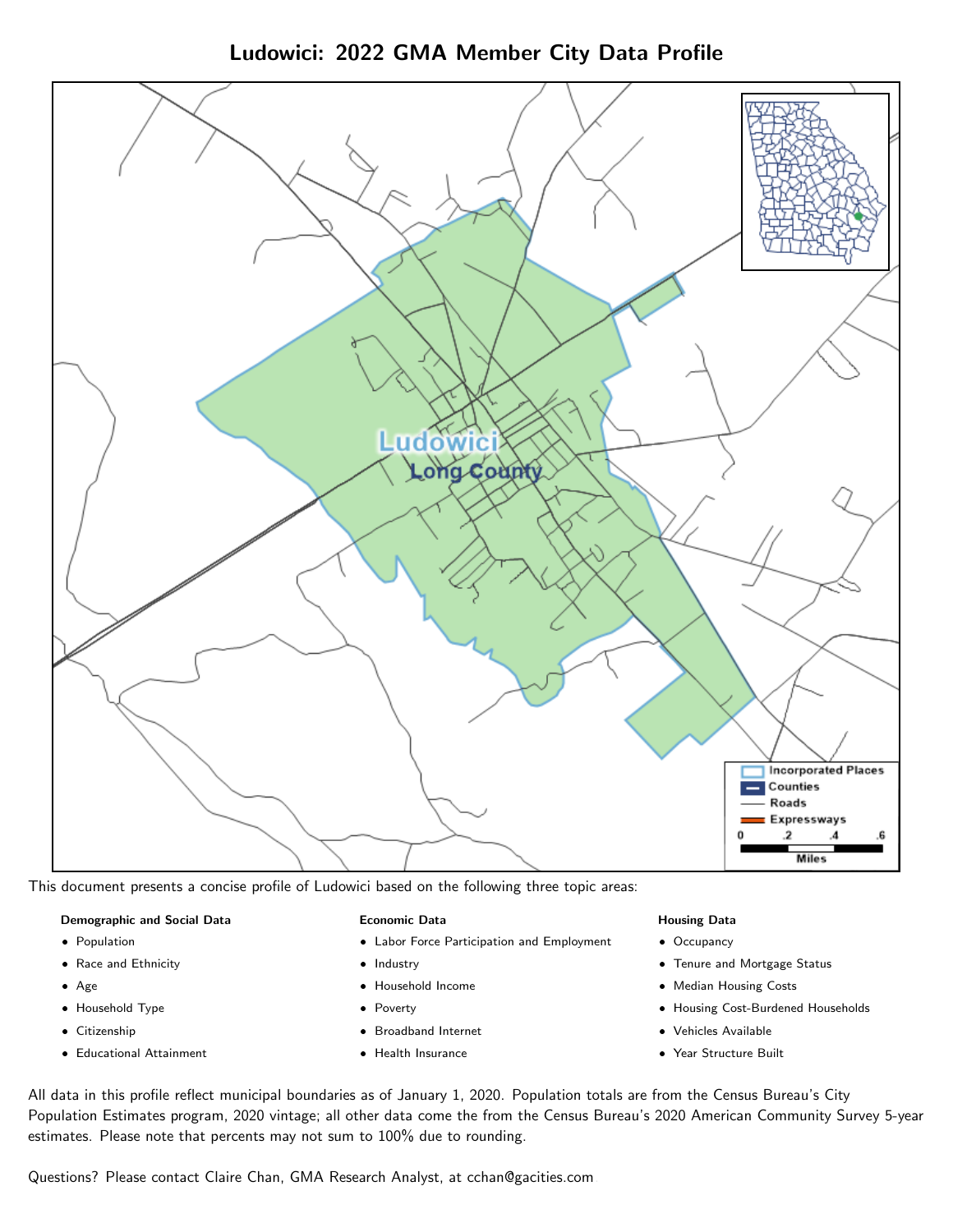# Ludowici: Demographic and Social





## **Citizenship**



Source: American Community Survey, 2020 5-year estimates, table B05002 Source: American Community Survey, 2020 5-year estimates, table B15002

#### Race and Ethnicity



Source: U.S. Census Bureau, City Population Estimates, 2020 vintage Source: American Community Survey, 2020 5-year estimates, table B03002

# Household Type



Source: American Community Survey, 2020 5-year estimates, table B01001 Source: American Community Survey, 2020 5-year estimates, table B11001

#### Educational Attainment



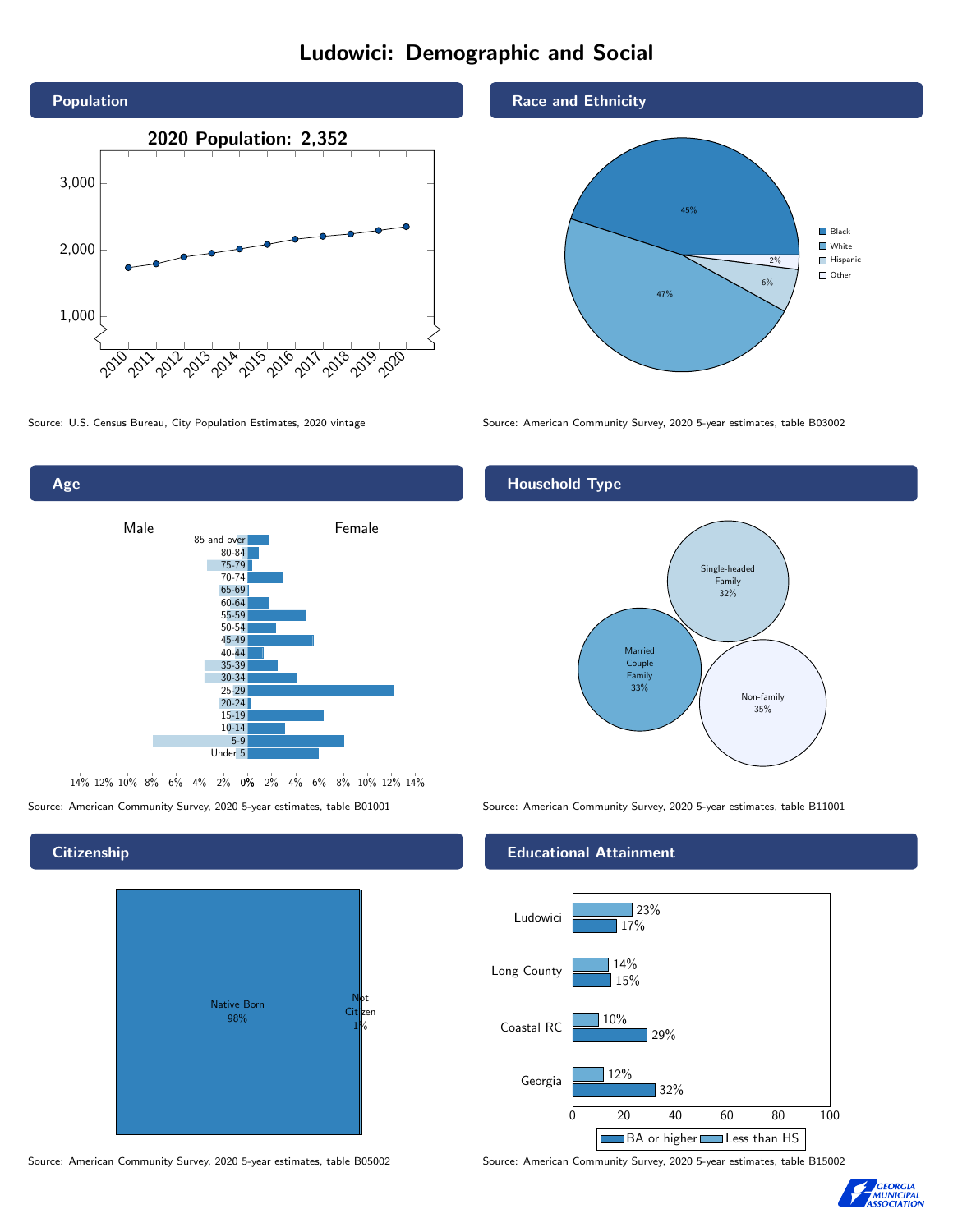# Ludowici: Economic







Source: American Community Survey, 2020 5-year estimates, table B23001 Note: Unemployment rate is based upon the civilian labor force.



Source: American Community Survey, 2020 5-year estimates, tables B19013 and B19025 Source: American Community Survey, 2020 5-year estimates, table B17010



#### Industry

| Agriculture, forestry, fishing and hunting, and mining      | $3\%$ |
|-------------------------------------------------------------|-------|
| Construction                                                | 2%    |
| Manufacturing                                               | 4%    |
| <b>Wholesale Trade</b>                                      | 3%    |
| Retail Trade                                                | 7%    |
| Transportation and warehousing, and utilities               | 10%   |
| Information                                                 | $0\%$ |
| Finance and insurance, real estate, rental, leasing         | $0\%$ |
| Professional, scientific, mgt, administrative, waste mgt    | 16%   |
| Educational services, and health care and social assistance | 40%   |
| Arts, entertainment, recreation, accommodation, food        | 6%    |
| service                                                     |       |
| Other services, except public administration                | 6%    |
| Public administration                                       | $4\%$ |

Source: American Community Survey, 2020 5-year estimates, table C24030

## Poverty



# **Health Insurance**



Source: American Community Survey, 2020 5-year estimates, table B28002 Source: American Community Survey, 2020 5-year estimates, table B18135